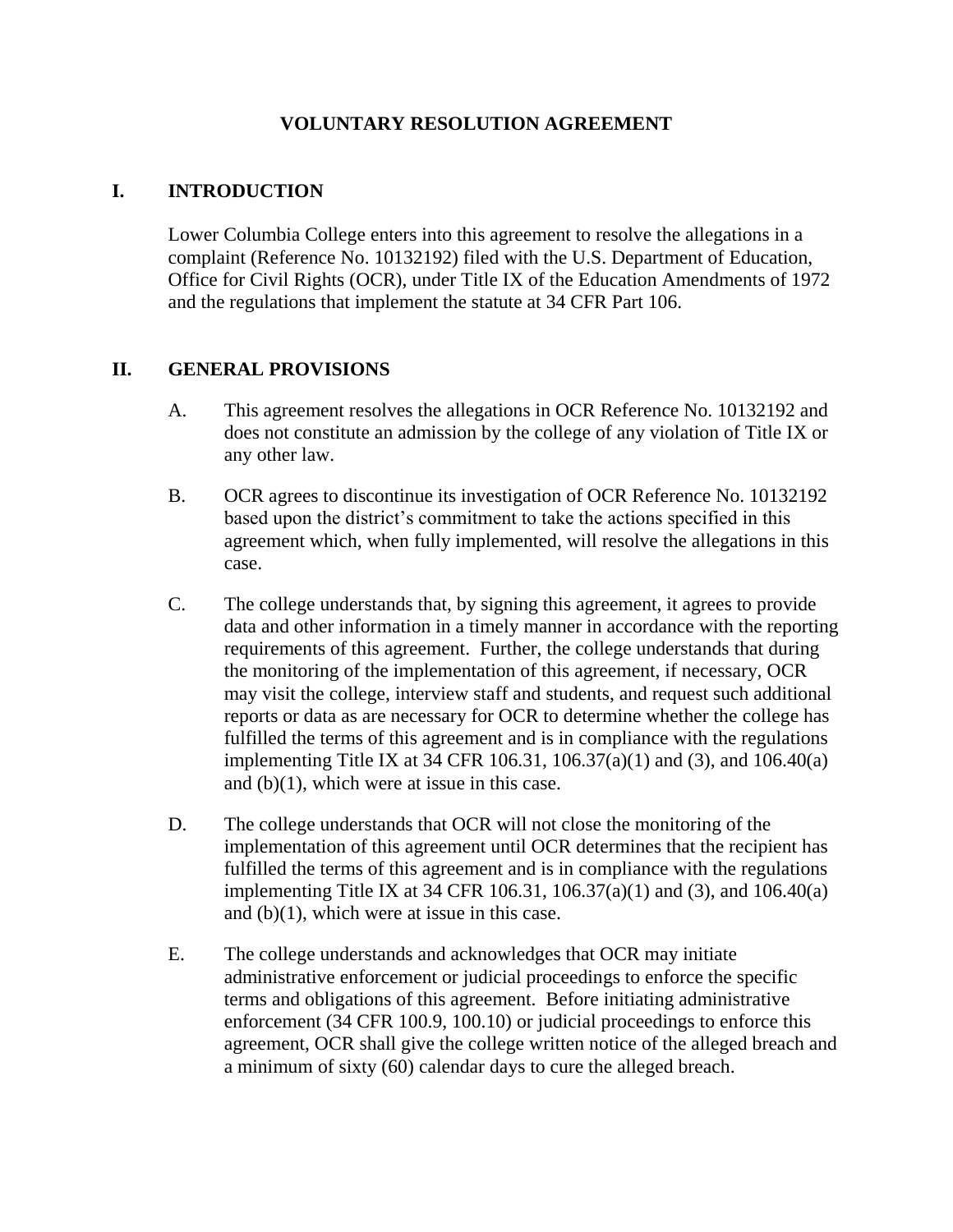#### **III. RESOLUTION PROVISIONS**

#### A. Procedures and Practices

1. By May 1, 2014, the college will review and revise, as necessary, the college's current Title IX policies, procedures and practices to ensure that pregnant students (or students who have been pregnant) are not excluded from participating or treated differently from other students, on the basis of pregnancy or parental status, in any part of the college's educational program, including consideration for financial aid.

2. By May 15, 2014, the college will submit its proposed revisions to OCR for review and approval. If OCR suggests further revision to the college's policies, procedures and practices, the college will incorporate the suggested revision unless there is disagreement. In the event of such disagreement, the college will work with OCR to resolve the disagreement in good faith.

3. The college will adopt and implement its revised policies, procedures and practices within 14 calendar days of approval by OCR. It is the intent of the parties that the revised policies, procedures and practices will be adopted and implemented no later than August 1, 2014.

- B. Notice and Training
	- 1. By August 1, 2014, the college will provide written notice to all college administrators and staff of the college's revised policies, procedures and practices which were reviewed and, if needed, revised under Section III.A., above.
	- 2. By September 1, 2014, the college will provide training to administrators and staff in the college's Department of Financial Aid on the college's Title IX obligation to ensure that pregnant students (or students who have been pregnant) are not excluded from participating or treated differently from other students, on the basis of pregnancy or parental status, in any part of the college's educational program, including consideration for financial aid.
- C. Student-Specific Actions
	- 1. By May 1, 2014, the college will draft a letter to the complainant stating:
		- a. its commitment to ensure that it does not discriminate against students on the basis of pregnancy or parental status in any of its programs and activities, including financial aid programs,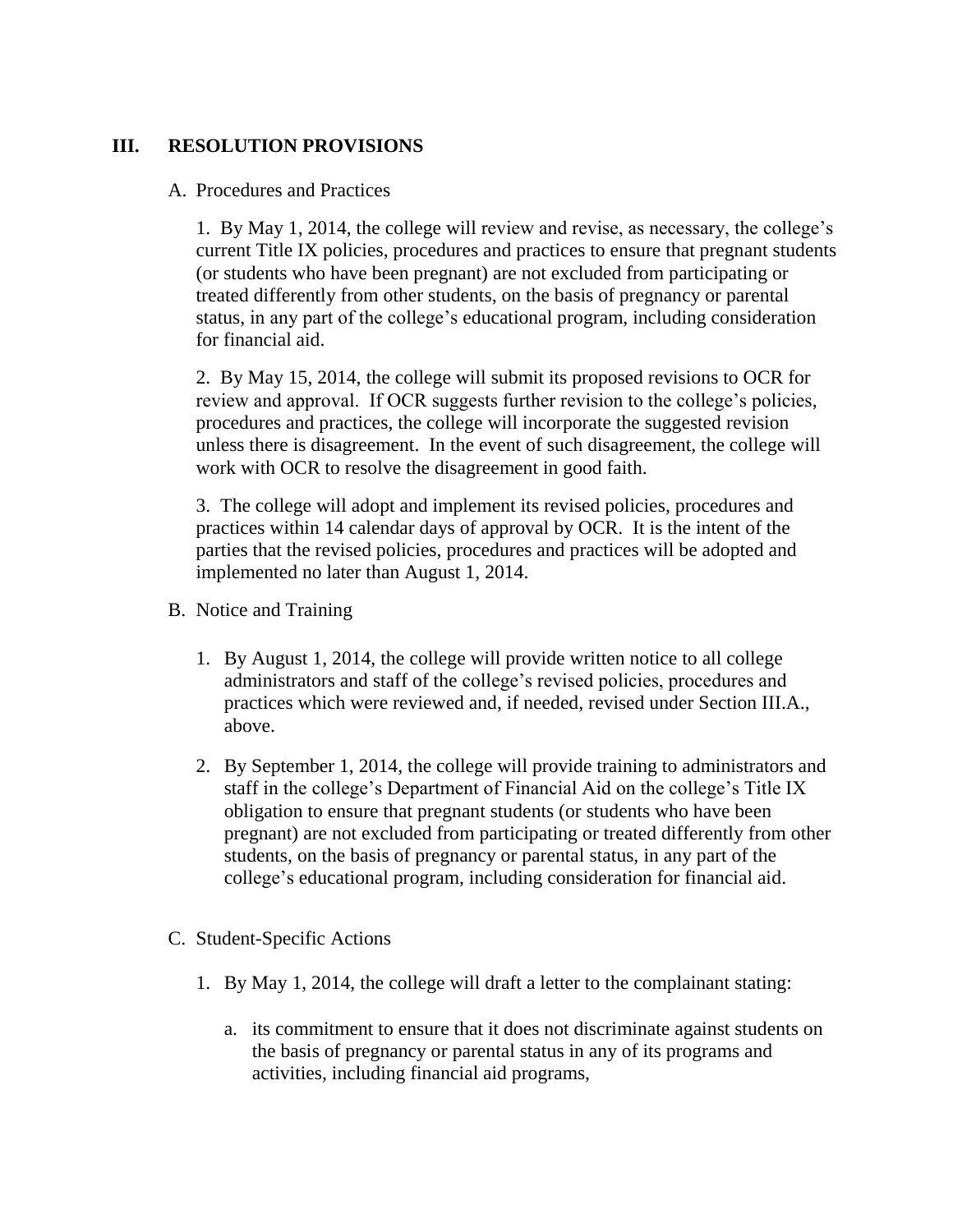- b. the actions the college is taking, pursuant to the voluntary resolution agreement, to revise its policies, procedures, and practices and to notify and train its administrators and staff of the college's Title IX obligation to ensure that pregnant students (or students who have been pregnant) are not excluded from participating or treated differently from other students, on the basis of pregnancy or parental status, in any part of the college's educational program, including financial aid; and
- c. the college will waive tuition for the student's first quarter of reenrollment if the student is accepted and reenrolls in the college no later than fall quarter of the 2014-2015 academic year, and the student notifies the individual or office specified in the letter, prior to the end of the first week of the first quarter of her reenrollment, that she has reenrolled and wishes to accept the tuition waiver.
	- 2. By May 15, 2014, the college will submit its draft letter to the complainant to OCR for review and approval. If OCR suggests revision to the letter, the college will incorporate the suggested revision unless there is disagreement. In the event of such disagreement, the college will work with OCR to resolve the disagreement in good faith.
	- 3. The college will send its letter to the complainant within 14 calendar days of approval by OCR. It is the intent of the parties that the letter will be sent to the complainant no later than June 15, 2014.

## **IV. REPORTING**

- A. Policies and Procedures
	- By August 15, 2014, the college will provide OCR notice that the revised policies, procedures and practices referenced above in section III.A of the agreement have been adopted and implemented.
- B. Notice and Training
	- 1. By August 15, 2014, the college will provide OCR a copy of the written notice referenced above in section III.B.1.
	- 2. By September 15, 2014, the college will provide OCR a report on the training referenced above in section III.B.2, including a copy of the training materials, date of training, a copy of the attendance sheet, and the name and title of the trainer.